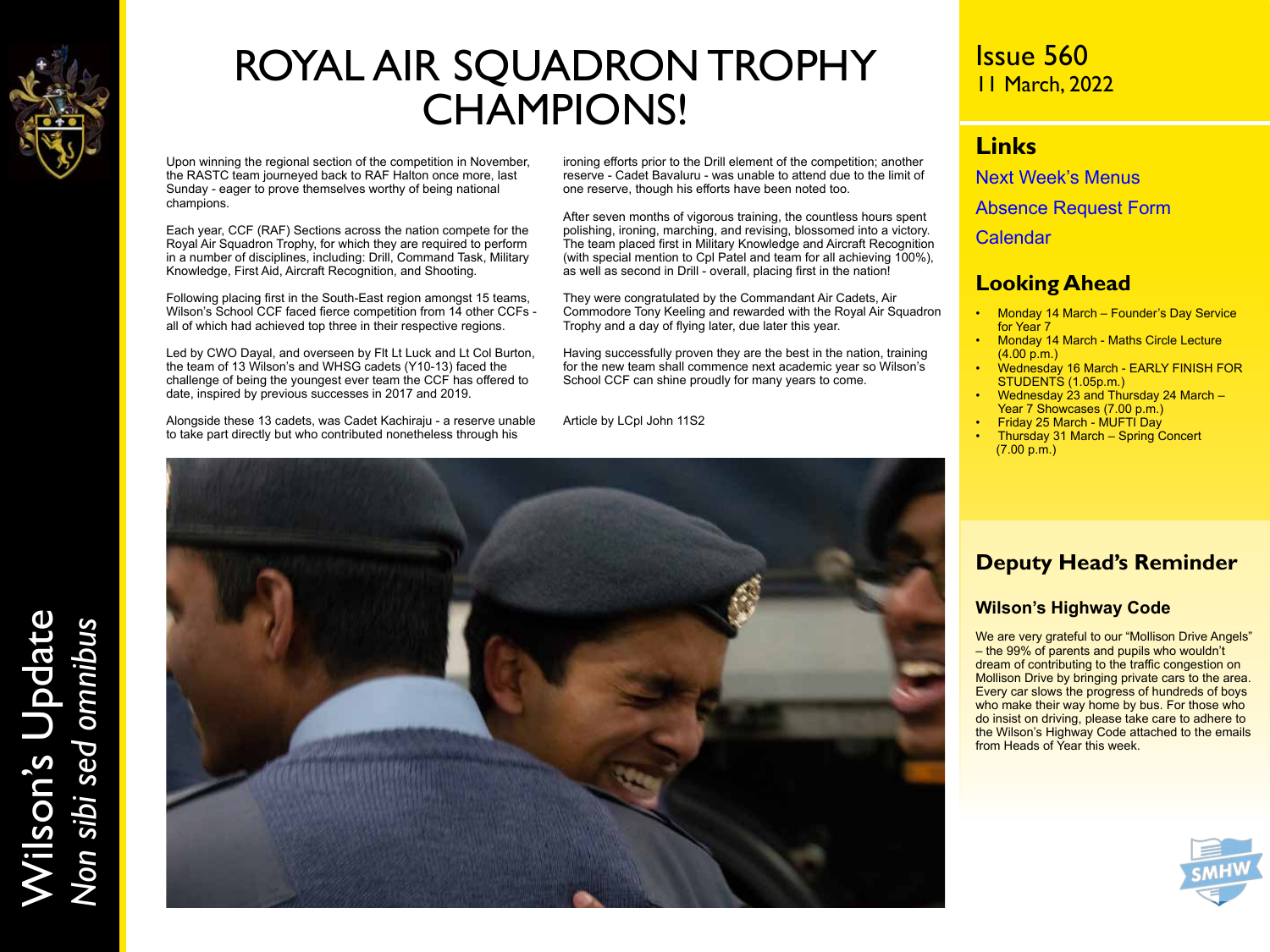

## BAR MOCK TRIAL **COMPETITION**

On Tuesday 1 March, fifteen of our students swapped their lessons for criminal court cases as they represented the school in the Bar Mock Trial Competition. The first time Wilson's has been represented in this competition for many years, our team of pupils prepared diligently for months as they got to grips with how court procedures work, how to act as an effective witness, how to interrogate witnesses and cross-examine sources, to name only some of a host of unique real-life experiences of the programme. Our team of barristers, witnesses, clerks, ushers and jurors were given access to criminal cases and were challenged to fight it out against other schools in the country to win the votes of the jurors.

There was a palpable buzz around the whole competition, including amongst students and peers not even participating in the heat! The maturity and resilience shown by the students in working in partnership to grapple with such complex legal material was highly impressive, and matched only by their outstanding performance on the day. All pupils are to be congratulated heartily on how they performed. The day started especially well when Wilson's won their first round of the day. Whilst only one school was eligible to go through to the semi-final, we were delighted to receive high praise from the judges – most of them real-life London criminal judges – with the prosecution barristers earning particular commendation.

For the heat, there were three rounds in which teams had to argue two cases. This meant that our students had to learn thoroughly all the finest details pertaining to two very complicated legal cases alongside how to apply the case material and deploy it in their respective roles, whether as a barrister, a witness, a court usher or clerk, or indeed as an attentive member of the jury. Naturally, the team was well up to the challenge! Having secured a victory in our first round, we then were able to dive in to the following two cases, which saw some excellent witness questioning and crossexamination by Finlay and Soham.

Due to the legacy of the pandemic, sadly we weren't able to participate in the grand courts of London typically reserved for this esteemed competition. Having laid such a brilliant foundation this year, here's to next year and even more success as things continue to open up and we continue to seize such exciting opportunities. Well done again to all!

# HISTORY CLUB

Many students present at History Club, and the following article is by Aaron who gave a recent presentation which coincided with LGBTQ+ History Month.

Discussions at History Club, which meets every Thursday lunchtime in Room 20, have been increasingly focused on the philosophy of history, and what it requires to be a 'good' historian. To this end, last week I led a talk and discussions

surrounding the question: "Can and should we 'queer' the past?" Drawing primarily on the writing of Justin Bengry and Simon Callow's BBC Radio 4 podcast series: "Public Indecency: Queer Art in Britain", I concluded that if we can 'queer' the past, then we most certainly should. Regarding this point, the distinction must be made between the words 'can' and 'should'. Whilst the former refers to whether we have sufficient sources of possible evidence to use, the latter refers to whether using any possible evidence to, in this case, 'queer' the past would allow for better history which, put simply, is our interpretation of the past. Indeed, there are many sources of possible evidence in terms of a 'queer' British past. Recognisable gay figures such as Alan Turing or Freddie Mercury spring to mind! However, our certainty regarding the sexuality of the people in the past decreases the further back in time we go. The pre-Raphaelite artist Simeon Solomon, the playwright Oscar Wilde or the metaphysical poet Katherine Philips all seem to have possibly 'queer' pasts. However, in order to create the best possible history, the ambiguity of the past must be reflected. Hence, it seems as if we should use the methodology of 'queering' the past, rather than imposing the labels of 'gay', 'lesbian', 'homosexual' etc. onto these people. They would not have recognised these terms, which came into widespread public use after their deaths and specifically after the Gay Liberation movement of the 1960s – 1980s. Bengry states that "queering the past is an act that happens in the present". This is a vital point. In order to create the best possible history of sexuality, it seems wiser to 'queer' the past before Gay Liberation rather than label people of the past with terms we would only understand in the present.

Article by Aaron (Year 13)



*Pictured above: The team anxiously awaits the final results*

# RASTC contd.









Wilson's Update Wilson's Update<br>Non sibi sed omnibus *Non sibi sed omnibus*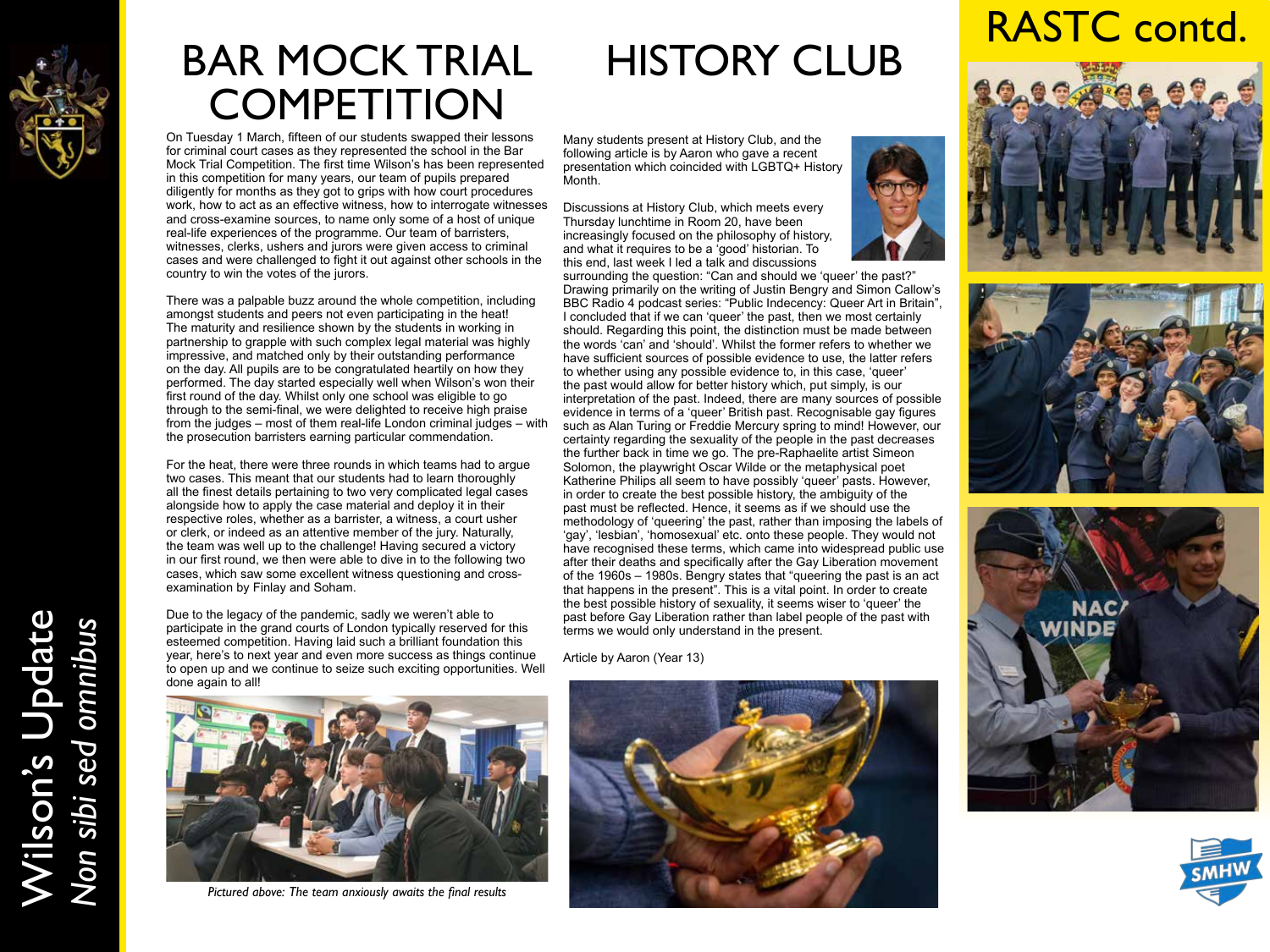

Wilson's Update

Wilson's Update<br>Non sibi sed omnibus

*Non sibi sed omnibus*

## BPHO/BAAO RESULTS An unprecedented 8 of our boys reached Round 2 of the British

Physics Olympiad. The results show that two students, Marc and Siobann, finished in the top 12 students in the country and have thus been invited to the Oxford training camp for final selection to represent Britain in either the International Physics Olympiad or International Olympiad on Astronomy and Astrophysics.

The school has only had one student reach this stage before (who finished as the top British competitor) so this is a really major achievement by these two boys, who will both be studying Physics at Oxford next year.

|                                                                        | Results for the other students in the BPhO round 2 are as follows: |
|------------------------------------------------------------------------|--------------------------------------------------------------------|
| Name                                                                   | Award                                                              |
| Adi                                                                    | <b>Bronze</b>                                                      |
| Tathushan                                                              | Silver                                                             |
| Makar                                                                  | Silver                                                             |
| Dulain                                                                 | Silver                                                             |
| Joseph                                                                 | Silver                                                             |
| Boyu                                                                   | Silver                                                             |
| Results for the British Astronomy and Astrophysics Olympiad<br>(BAAO): |                                                                    |
| Name                                                                   | Award                                                              |
| $\mathbf{D}$ . $\mathbf{I}$                                            | ∩ - --- -- - -- -- -- -- - - - - -                                 |

| 1941 I V  | rwaru         |
|-----------|---------------|
| Dulain    | Commendation  |
| Tathushan | <b>Bronze</b> |
| Makar     | <b>Bronze</b> |
| Boyu      | Commendation  |
| Adi       | <b>Bronze</b> |
| Joseph    | <b>Bronze</b> |
|           |               |

The total numbers of students achieving each award were: Gold 12<br>Silver 22 Silver 22<br>Bronze 41 **Bronze** Commendation 24<br>TOTAL 99 **TOTAL** 



# WILSON'S CHESS

Seventy Wilson's pupils took part in the chess festival last Saturday. The morning 9 round Blitz session resulted in a three way tie for first place between Vedant (9G), Raghav (9H) and Denis (8H) all with eight wins and one loss. The afternoon saw seven rounds of Rapidplay chess and Rahul (10G) scored a perfect seven wins. Raghav was second with six wins and one loss, with Shlok (8B) and Denis (8H) third equal with 5½ points. Following this event Wilson's now has over one hundred and fifty pupils with an active English Chess Federation rating in the new March list.

#### Junior Team Chess Challenge

Twenty of our best Year 7 and 8 chess players took on local schools in a four round chess tournament. Wilson's U13 A team were victorious with 14 points out of a maximum 16 possible. Second was Wilson's B team, who only lost point to the A team! Third were Tiffin A team but Wilson's C and D were joint fourth with KCS Wimbledon, ahead of first teams from four other schools. Top Wilson's players were Balahari (7G), Anuj (8D) and Ronik (8H) with a perfect score of 4/4. Shlok (8B), Denis (8H), Laxmi (8D), Arlo (7D), Dekrissh (8C), Sudersen (7C) and Sambuddha (8H) all scored 3 points.

Briant Poulter (Surrey School's) League Wilson's A beat Hampton A 3½ - 2½ Wins for Henry (11D), Denis (8H) and Rahgav (9H) Wilson's A beat KCS Wimbledon A 4½ - 1½ Wins for Shivam (9H), Denis (8H), Balahari (7G) and Rahul (10G) Wilson's B beat Hampton B 4 – 2 Wins for Rahul (10G), Balahari (7G), Anuj (8D) and Aryaman (12C) Wilson's B lost to KCS Wimbledon B 2½ - 3½ Wins for Vedant (9G) and Limo (9C) Wilson's C beat RGS Guildford  $C$  10 – 2 Two wins for David (13B) and Limo (9C), one win for Vedant (9G), Jack (10C), Josh (8S), Ian(12C), Mark (8B) and Ronik (8H)

# **MATHS CIRCLE LECTURES**

After two years of not being able to hold Maths Circle Lectures, the maths Department is delighted that Wilson's can once again host these lectures. These really are one of the highlights of the school year for the maths department and are a great opportunity for the sixth form students, both here at Wilson's and from surrounding schools. The lectures will be held in the JJ Hall and will begin at 16.00.

Aimed at Year 12 and Year 13, this year we have three very exciting lectures lined up and I'm sure that these will be a real inspiration to the sixth form students.

14 March - The importance of being accurate. Vicky Neale, University of Oxford

21 March - The mathematical equation that caused the banks to crash. Mr Jerrom, Wilson's School

28 March -  $2 + 2 = 4$ Prof. Kevin Buzzard, Imperial College London